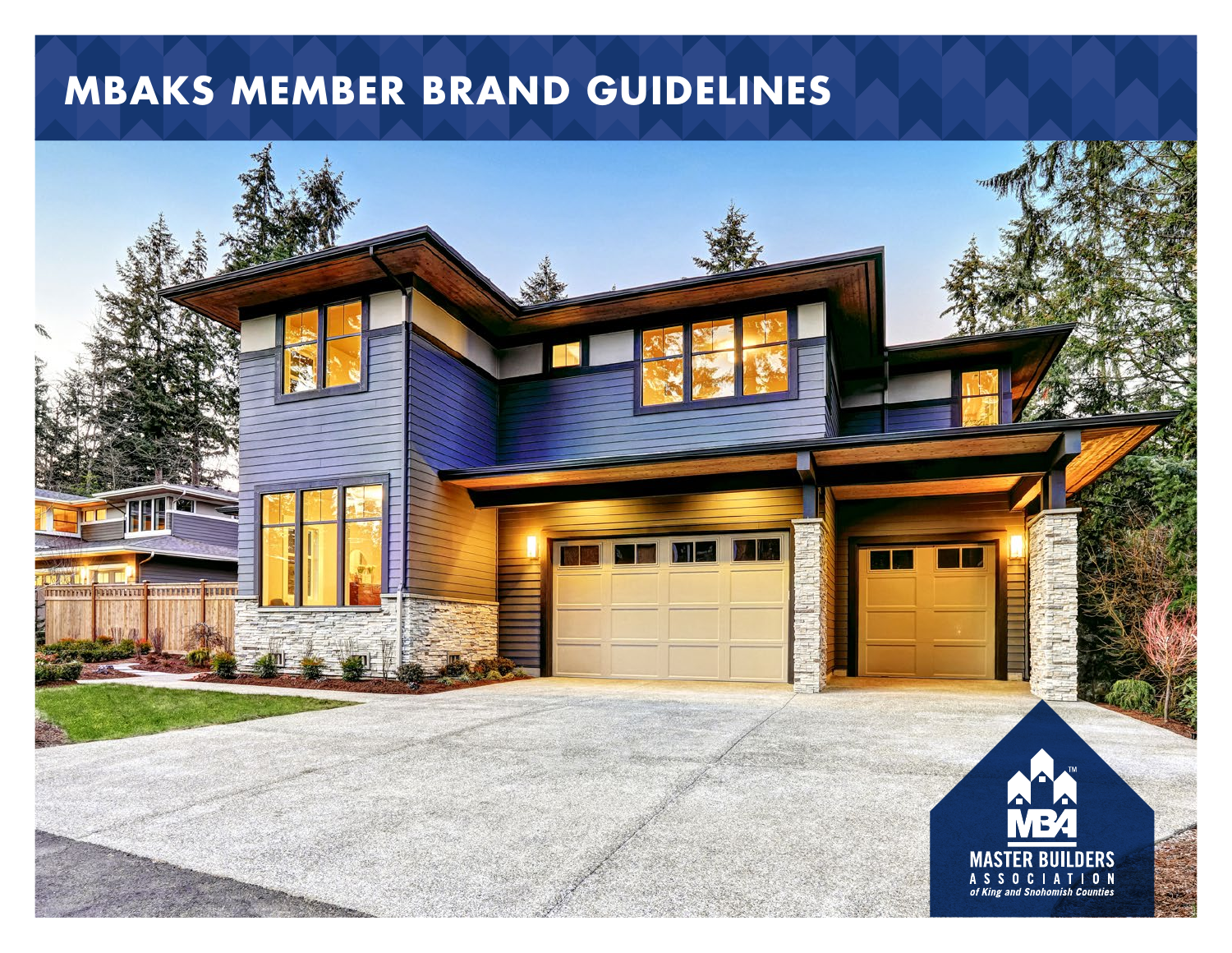# **INTRODUCTION**

The Master Builders Association of King and Snohomish Counties (MBAKS) logo exists to announce both the Association and its member companies as trusted and respected leaders of the industry.

It is vital you use the most current version of the MBAKS logo where it exists on all your external collateral, including any web sites, project yard signage, vehicles, media alerts, etc. A strong, consistent visual identity strengthens public recognition and solidifies an immediate impression of confidence, top-tier talent, and service of the highest quality.

The MBAKS logo embodies these traits and more. It is a declaration of excellence built to stand among the largest, most respected, and successful brands in the Northwest and beyond. The logo's presence also communicates, educates, and emphasizes our advocacy work on the local, state, and national levels, as well as our philanthropic endeavors within the communities we live and work.

By implementing the MBAKS logo on your marketing collateral, you are identifying yourself as part of the number one trusted and respected source for housing.

#### **VISION**

The Master Builders Association is the #1 trusted and respected source for housing.

#### **MISSION**

The Master Builders Association strives to keep the Puget Sound region among the best places in the world to live.

We commit to ensure that all people can attain housing. We pledge to make positive impacts through our advocacy, community, and philanthropic outreach efforts. We will remain the regional leader in residential and green building advancements. Our duty is to make certain everyone has access to a healthy and productive place to call home.

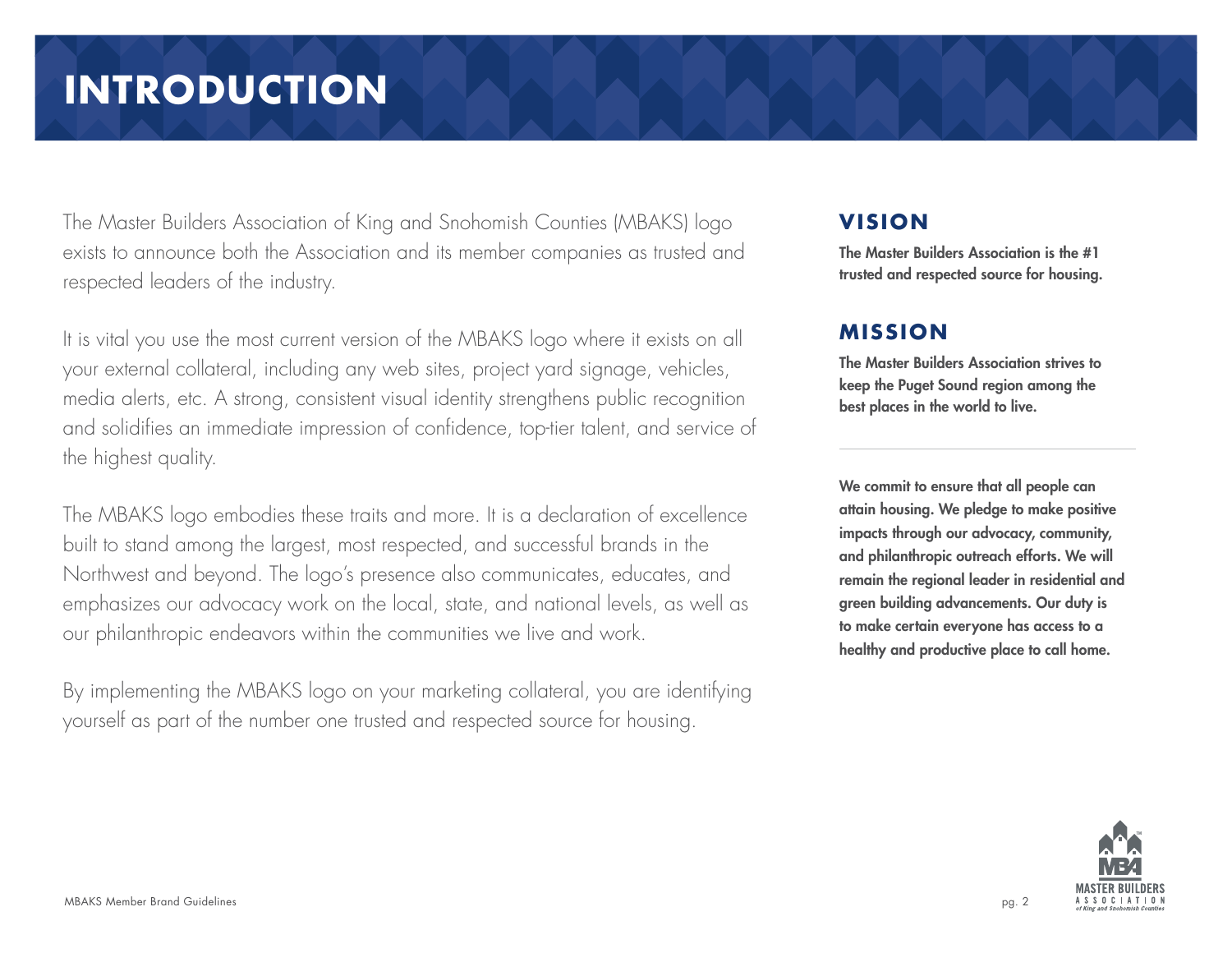### **MBAKS MEMBER LOGO**



**Master Builders Association** of King and Snohomish Counties

### Member Logo

The member logo is provided only for usage by Master Builders Association of King and Snohomish Counties members to identify themselves with our Association in any print and/or digital communications materials. Members are expected to follow the guidelines established in this guide whenever applying the logo.

*When accompanied by the member logo, MBAKS may be referred to as the Master Builders Association in written form.* 

*When referencing MBAKS without using the logo, the full association name, Master Builders Association of King and Snohomish Counties, is to be used.* 

*To maintain the integrity of MBAKS, no part(s) of the Association name should be abbreviated (i.e., Master Builders Assoc of King and SnoCo, Master Builders Assoc of King and Sno Counties, King & Snohomish Counties).*

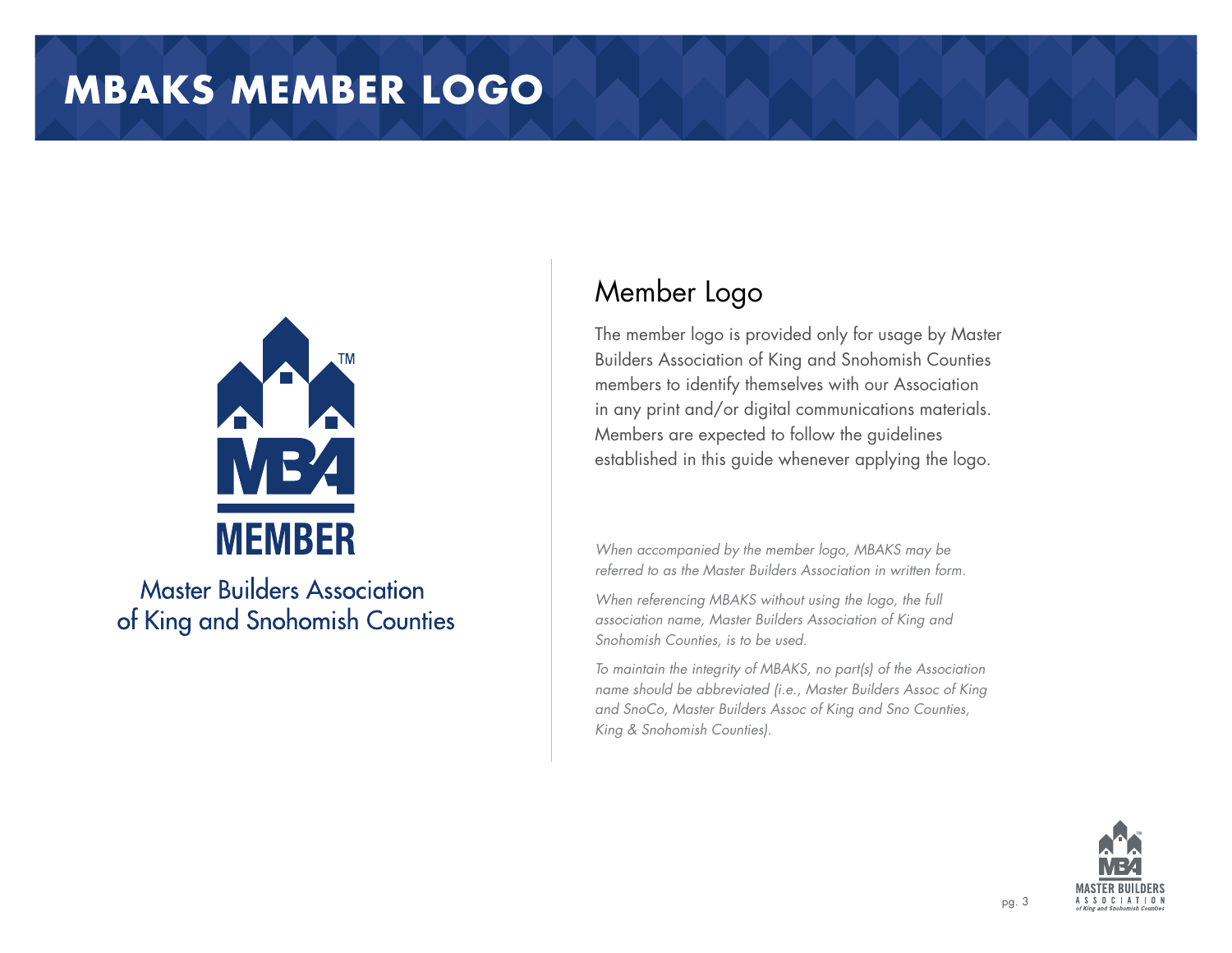# **MBAKS CORPORATE LOGO**



### Preferred logo

Please primarily use the dark navy blue logo. Dark navy is the corporate brand color. In cases where the blue is not legible, we have provided a white option.



### Secondary logo

This is provided as an alternative for use when a horizontal format represents a better fit for the legibility of the logo.

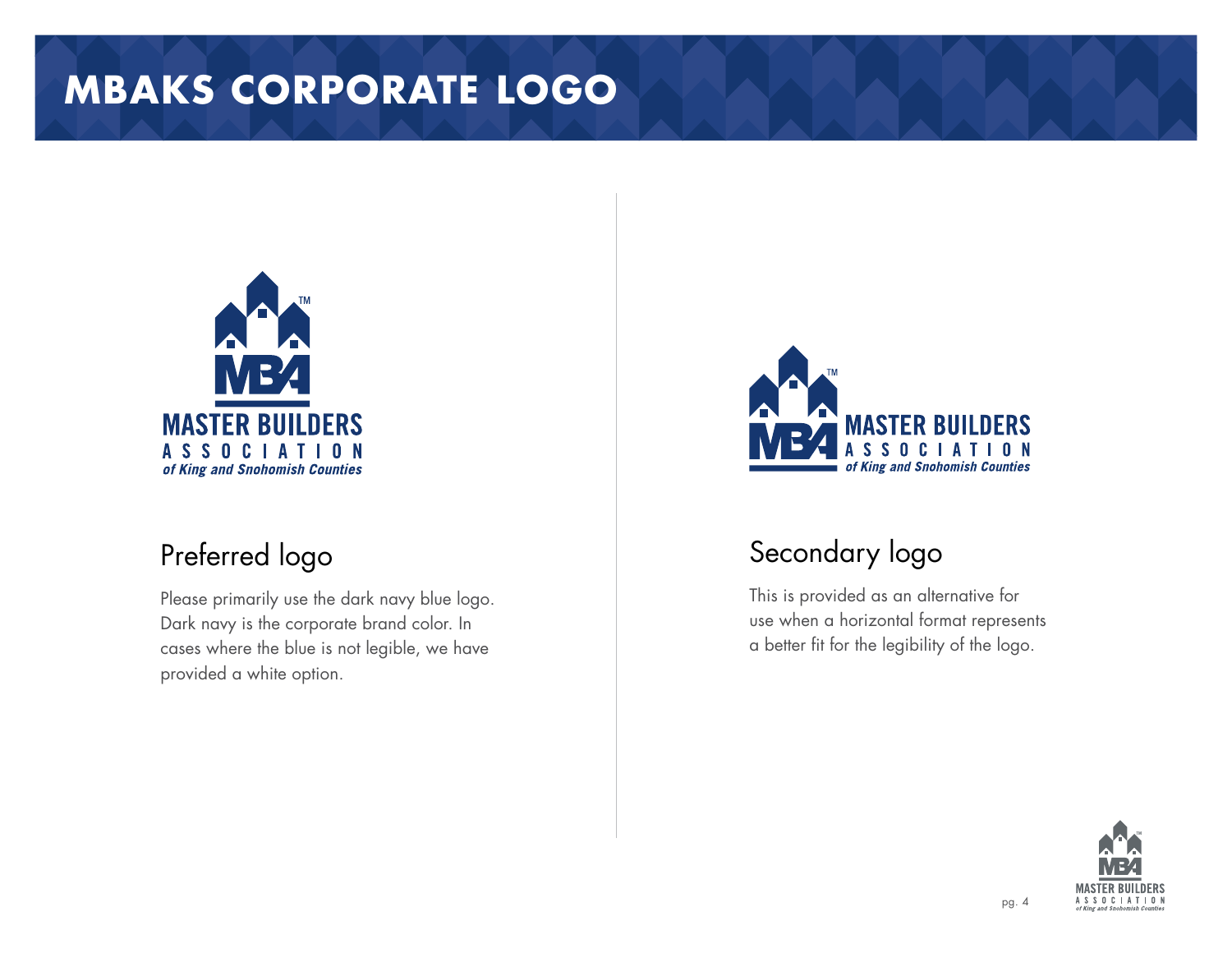# **MBAKS LOGO GUIDELINES**

### Minimum logo size

If the logo is reproduced smaller than the sizes shown, the smallest type may not be readable.



The recommended minimum size for the member logo.



### Logo clear space

Adequate negative space should always be allowed around the mark or symbol so that no other visual elements intrude on its recognition or readability. Minimum horizontal and vertical intervals can be measured using the height of the M and line underneath. Note that the top safety measurement is made from the base (not the peak) of the roof.



The recommended minimum size for the primary logo.







The recommended minimum size for the secondary logo.

1.15 inches

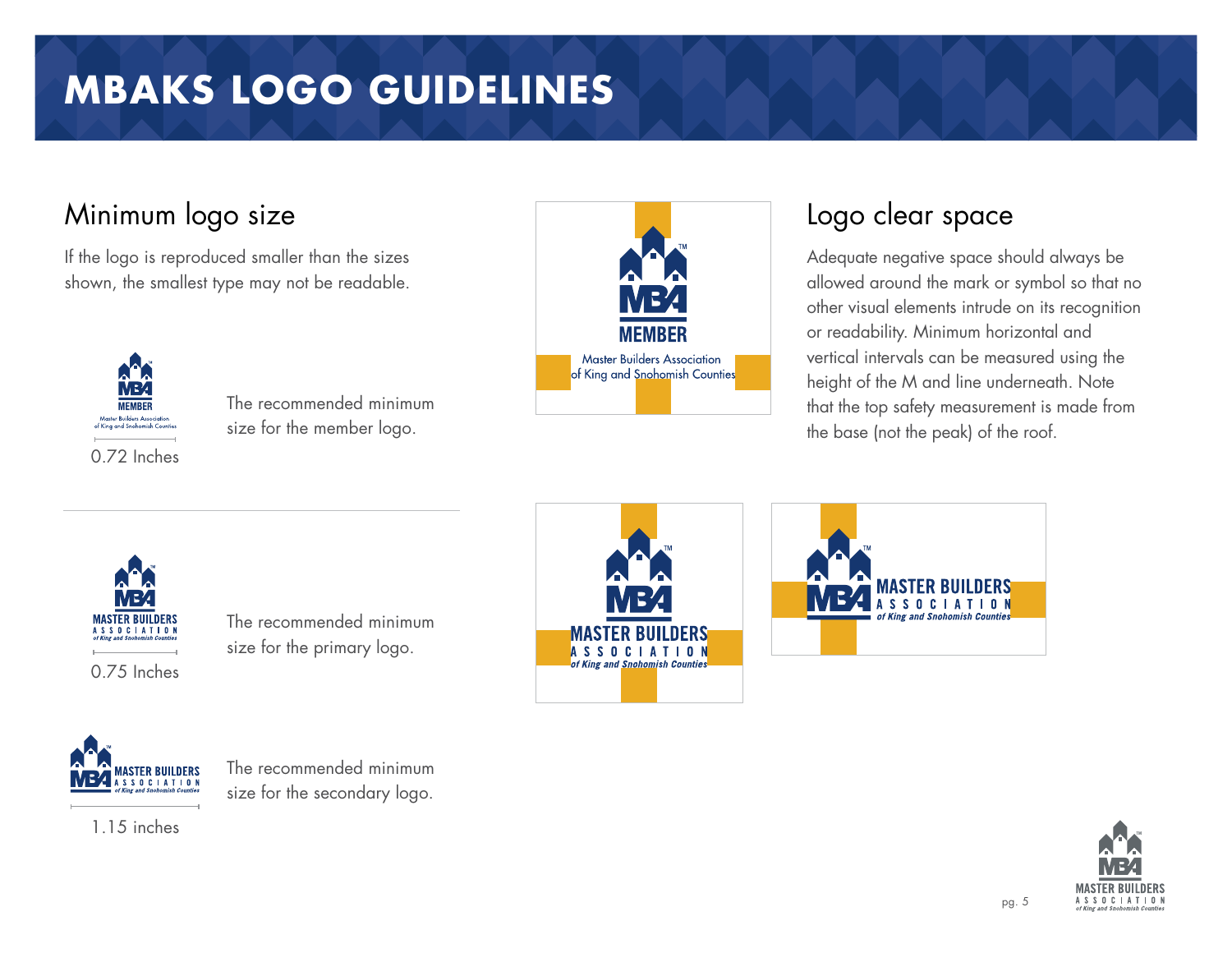# **MBAKS LOGO GUIDELINES**



**Master Builders Association** of King and Snohomish Counties

DO NOT change the color of any part of the logo.



**Master Builders Association** of King and Snohomish Counties

DO NOT alter proportions of any part of the logo.



DO NOT add elements of any kind to the logo.

### Unacceptable use

No re-proportioning, distortion, colorization or typography modification is permitted.



Master Builders Association *of King and Snohomish Counties*

DO NOT apply new typefaces to any part of the logo.



DO NOT skew or distort any or all of the logo.

DO NOT remove any part of the logo.



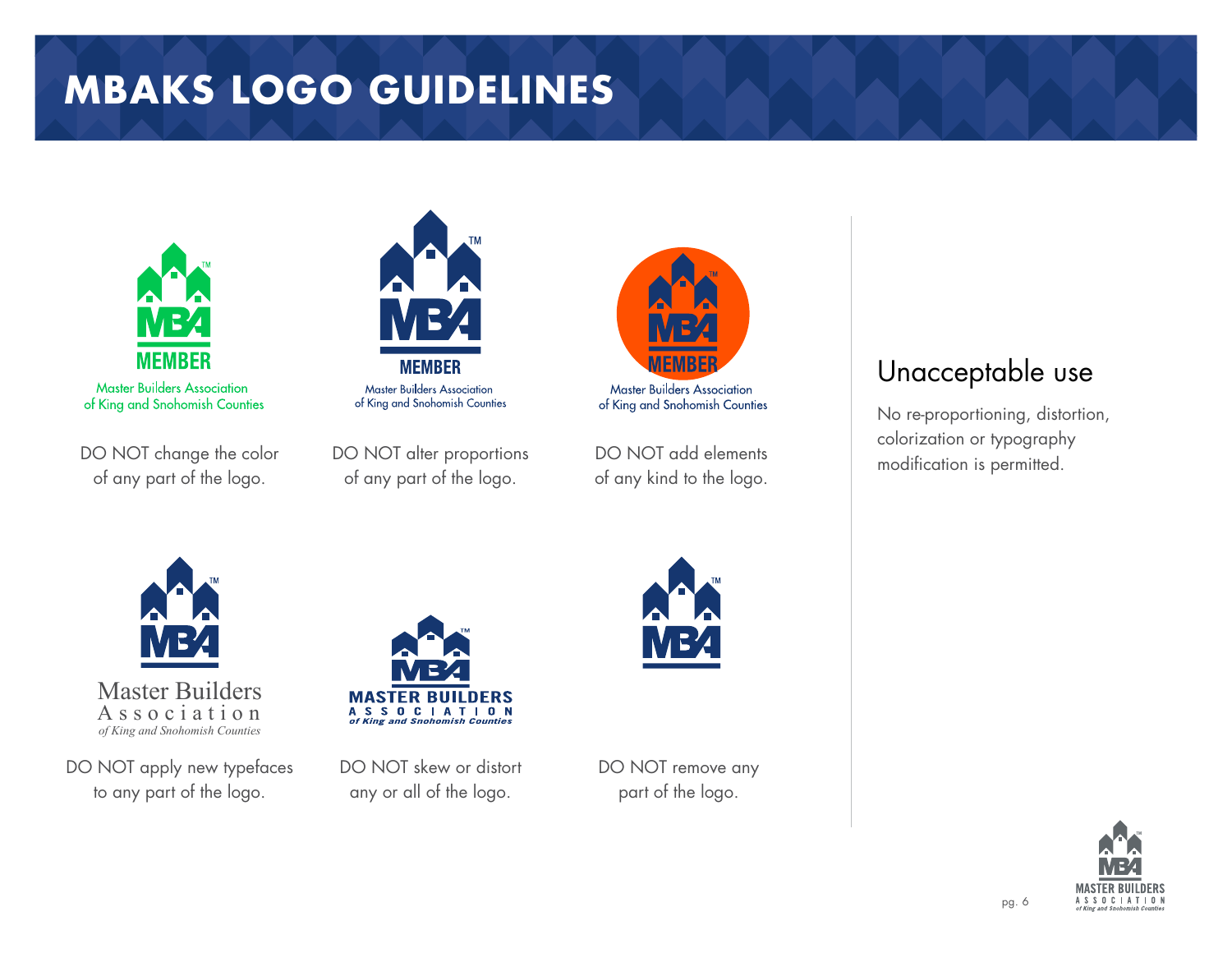## **COLOR**



**Master Builders Association** of King and Snohomish Counties



### MBAKS Blue

The primary navy blue is a long-established brand color.

Pantone 288 Dark Navy Blue

**CMYK** 90/70/00/44

RGB 00/45/115

**HEX** 002D73

When our logo appears in its positive form, it may be rendered in black only when restrictions of one-color printing are present. If a print job does not use a color process and does not include the possibility of running our logo in the prescribed proprietary navy, it is then acceptable to run the logo in black.

#### White reverse treatment

Our logo may be rendered in reverse against any colored background as demonstrated below. It must be entirely reversed, with no allowances for introducing color into any portion of the logo. Therefore, for jobs printing in one-color, or other limited combinations of spot colors, reversing the logo is an appropriate application for representing our brand.